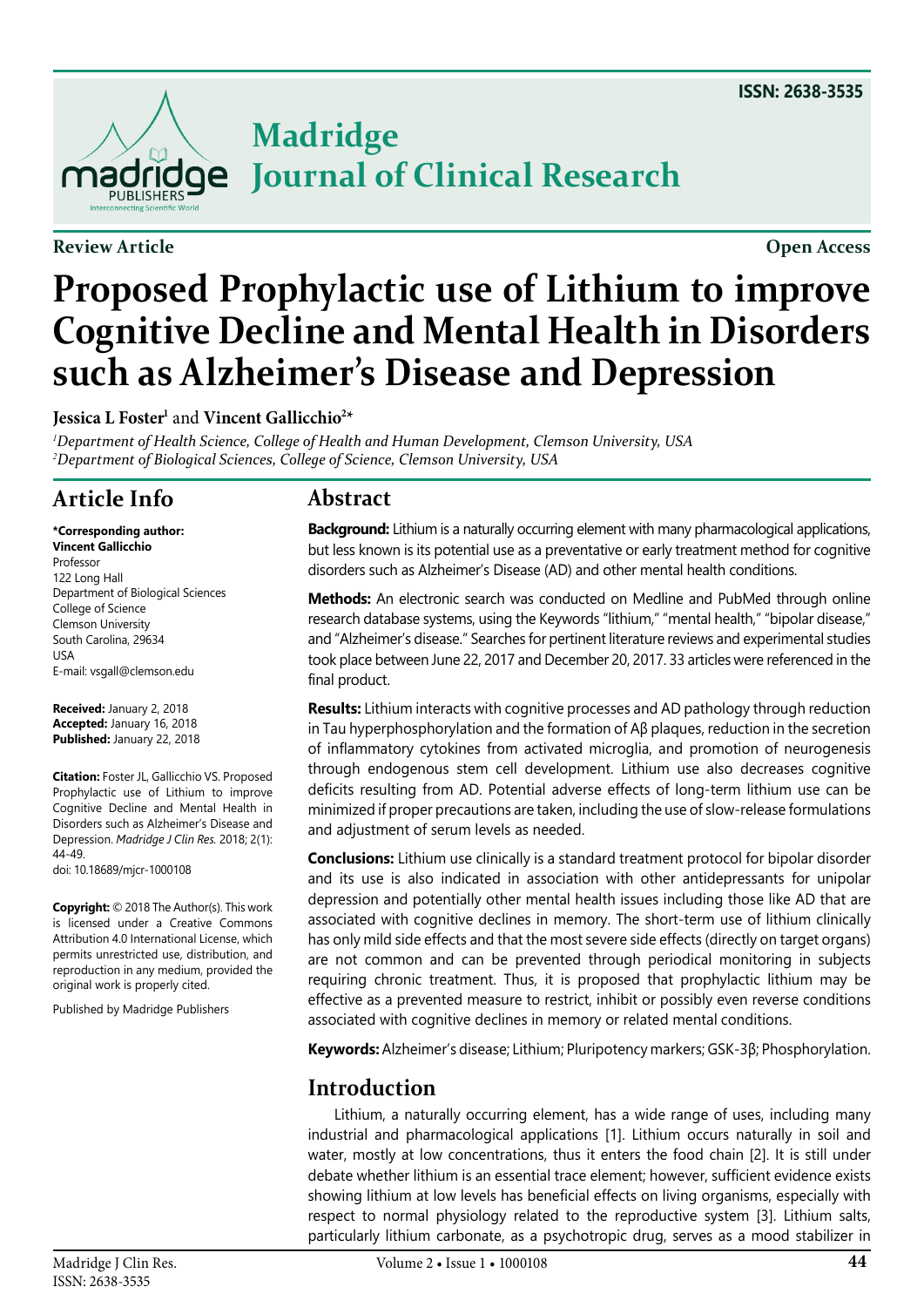bipolar disorder patients receiving lithium as therapy. Of importance is the observation that in this cohort of patients, lithium use demonstrates the lowest relapse rate for the treatment of mania and depression than other comparable treatment options [[4,](#page-5-3) [5\]](#page-5-4). As such, a study conducted by the Institute of Medicine documented that as a treatment of choice for mood related disorders the overall impact of lithium in terms of reduced health care savings dollars was substantial in the millions of dollars [[6\]](#page-5-5). In addition, importantly, lithium has been shown to decrease suicide rates in the bipolar patient population [[4,](#page-5-3) [7](#page-5-6)]. At the same time, there are less than desirable effects associated with lithium clinically that must be mentioned. These include minor side effects such as increased thirst and urine output, fine hand tremors, nausea, appetite loss, diarrhea, sedation, and dizziness. More serious side effects associated with lithium use can be kidney problems and altered thyroid function [\[5](#page-5-4)]. A small cohort of patients taking lithium have also reported difficulty maintaining attention and concentration, however; it is hard to determine whether this symptom is due to their underlying mental disease or treatment [\[8](#page-5-7)]. Many of these unwanted side-effects can be attributed to lithium dosing, thus alternative lithium formulations such as slow-release lithium capsules combined with bedside monitoring of systemic lithium levels in blood significantly ameliorates these adverse conditions [[9](#page-5-8)].

Psychological disorders have an undeniably large effect on the human brain and as such subsequently the many processes it regulates. For example, impairments in adult neurogenesis, neuroplasticity, and cellular resistance are all associated with bipolar disease [\[10](#page-5-9)]. As neurons in the human brain die, they go through extensive neurodegenerative changes, such as change in mitochondrial function and damage to dendrites, nerve terminals, myelin sheaths, and intracellular DNA. In addition, the synapses between neurons are lost, severely impacting neuronal communication [[11\]](#page-5-10). The enzyme glycogen synthase kinase-3 (GSK-3) is closely associated with these neurodegenerative changes. GSK-3, made up of alpha-α and beta-β counterparts, is a serine/threonine kinase that works through phosphorylation and has a role in the division, proliferation, differentiation, and adhesion of cells, among other functions [\[1](#page-5-0), [12\]](#page-5-11). GSK-3 is important physiologically for the normal functioning of the brain, due to its ability to eliminate excess neurons; however, GSK dysfunction is closely related to many neurodegenerative disorders, such as Parkinson's disease, type 2 diabetes, fragile X syndrome, multiple sclerosis, and Alzheimer's Disease (AD) [\[4](#page-5-3)[,12](#page-5-11)].

Lithium is an inhibitor of GSK-3β; in fact, it is the most effective inhibitor of the enzyme. It exerts this inhibition as the result of its ability to fit directly into a pocket in the GSK-3β protein, disabling GSK-3's phosphorylation action that ultimately contributes to neurodegeneration [\[4](#page-5-3)]. GSK-3β interacts with over 25 different transcription factors, including the inhibition transcription factors CREB (cAMP) response element-binding protein and β-catenin, both of which promote cell survival [\[4](#page-5-3), [10](#page-5-9)]. By inhibiting GSK-3β, lithium allows these transcription factors, among others, to sustain

function in cellular resistance, therefore opposing neurodegeneration. Transcription factor pf3, on the other hand, promotes cell death. It is activated by GSK- 3β and as such can be inhibited by lithium. Other than its interaction with transcription factors, lithium's inhibition of GSK-3β promotes neuroprotection via a number of pathways such as through axonal regeneration and re-myelination, improved mitochondrial function, and neurogenesis in the hippocampal areas of the brain [\[4](#page-5-3)].

Alzheimer's disease (AD) is most prominent when characterizing neurodegenerative diseases and as such is the most common form of dementia. It was named the 6th leading cause of death in America in 2015 [\[13](#page-5-12)]. An estimated 5.5 million Americans of all ages have Alzheimer's disease. Of the estimated 5.5 million Americans living with Alzheimer's dementia in 2017, an estimated 5.3 million are age 65 and older and approximately 200,000 individuals are under age 65 and have younger- onset Alzheimer's. Collectively the calculated cost in terms of health care dollars is \$259 billion. The projected increases for new cases of Alzheimer's disease are expected to reach 16 million by the year 2050. One in three senior citizens in the country dies as the result of Alzheimer's disease and a new case is diagnosed every 30 seconds in the United States [[14\]](#page-5-13).

AD is characterized by a buildup of amyloid plaques, caused by an accumulation of the amyloid-beta peptide [[4](#page-5-3), [5](#page-5-4)]. In the brain of Alzheimer's patients amyloid plaques block the synapses between neurons. This results in the disruption of normal cell-to-cell signaling [[13\]](#page-5-12). The amyloid-beta protein activates GSK-3, resulting in the hyperphosphorylation of Tau proteins in neurons [[5,](#page-5-4) [13](#page-5-12)]. GSK-3β is the primary enzyme that contributes to the hyperphosphorylation of Tau proteins [\[10](#page-5-9)]. The consequence of such abnormal phosphorylation is tangles of Tau proteins, referred to as "neurofibrillary tangles." Tau proteins are typically beneficial to the brain, aiding in the circulation of nutrients within brain cells, but neurofibrillary tangles disrupt this circulation and result in neuronal cell death [\[13](#page-5-12)]. Due to the important role GSK-3β plays in the progression of AD, one of the most promising potential uses of lithium and its inhibitory effect on GSK- 3β is the prevention of AD. Many clinical and experimental trials on humans and animals alike have proved the effectiveness of lithium on dementia and AD, especially when treatment begins before the disease damages neurons beyond their point of repair [\[4](#page-5-3)].

# **Discussion**

The pathology of AD is very important to understand when considering prevention or treatment methods. Duncan *et al*. [[15](#page-5-14)] placed the pathologic characteristics of AD into four major categories: 1) the hyperphosphorylation of Tau; 2) the aggregation of Aβ proteins into amyloid plaques; 3) the production of inflammatory cytokines by activated microglia; and 4) significant neuronal and synaptic loss [\[15\]](#page-5-14). In addressing these pathological characteristics, lithium has been shown to counteract all of these pathologies, a finding that is very significant for the future of early AD treatment and prevention.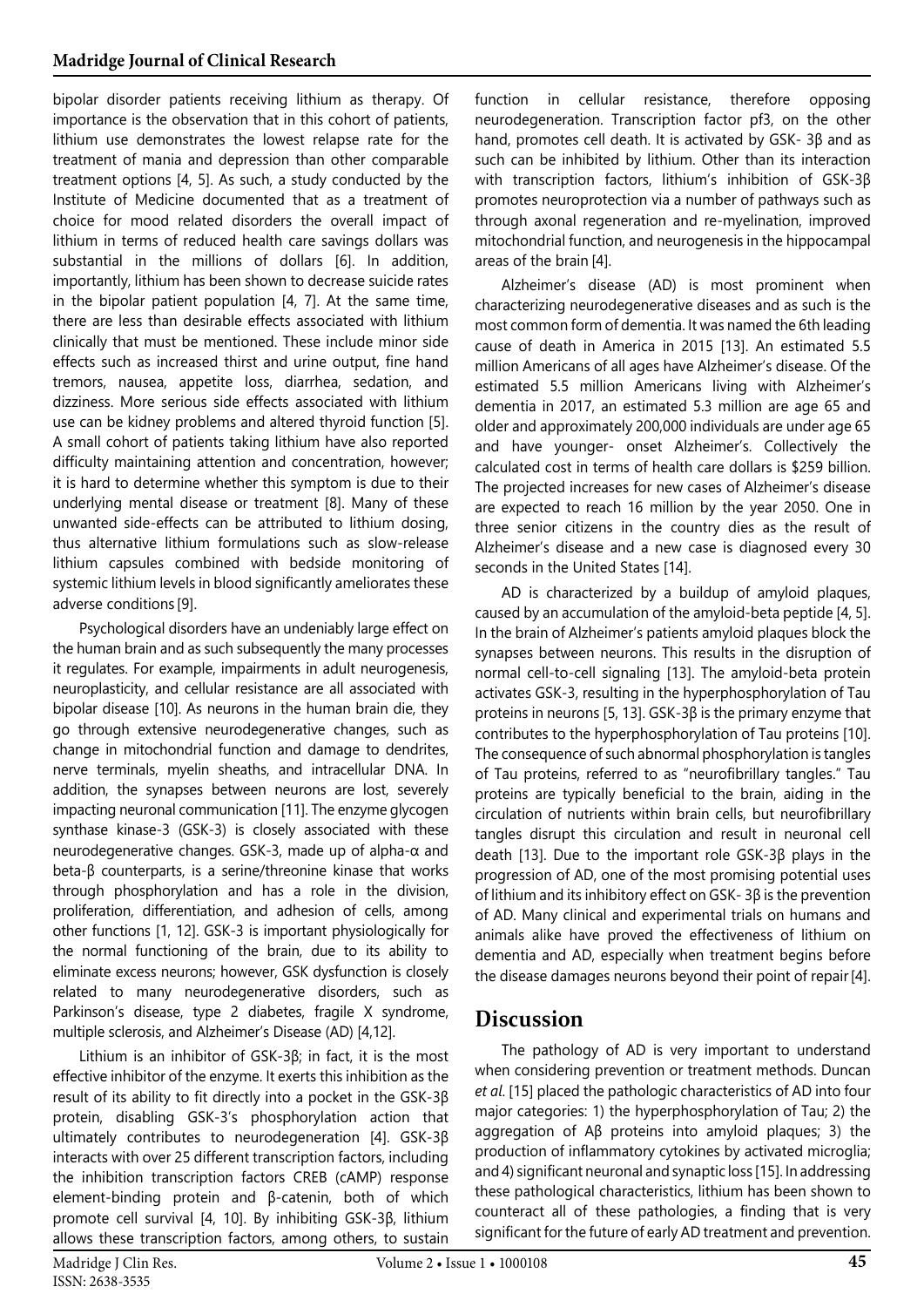#### **Hyperphosphorylation of Tau and Accumulation of Aβ Plaques**

Lithium's ability to reduce Tau hyperphosphorylation and the formation of Aβ plaques stands as one of the primary reasons why the drug serves as a great candidate for use in possible prevention and treatment of AD. A reduction in levels of Tau protein was indeed observed in a 2005 study on transgenic mice over expressing mutant human Tau, a mutation that causes the development of neurofibrillary tangles. After injecting experimental mice with 0.6 M lithium chloride, at 10 micro liters per gram body weight, researchers observed reduced GSK-3β activity and reduced levels of insoluble Tau [\[16\]](#page-5-15). Further, in a 2014 study by Noble *et al.,*  [[17](#page-5-16)], when the hindbrain ventricles of zebra fish embryos were injected with amyloid-beta peptide, Tau phosphorylation increased significantly and cognitive deficits were observed, as one might expect. Incubation with lithium chloride reversed the effects of the Aβ peptide injection, indicating that lithium treatment is significant to reduce the accumulation of Aβ and insoluble Tau. Lithium treatment also showed a positive effect on cognitive abilities, as the Aβ injected animals treated with lithium had better responses to aversive stimuli than watertreated Aβ injected animals [[17\]](#page-5-16).

In 2016, 4-month old APP-PS1 transgenic mice co expressing mutations in the amyloid precursor protein and the preselin 1 gene, the causative agent of most familial AD, were given 12 weeks of daily intraperitoneal lithium chloride injections [[11,](#page-5-10) [18](#page-5-17)]. Results showed a decrease in levels of Aβ plaques in both the hippocampal and cortical areas of the brain. The authors highlighted the fact that lithium is an activator of the Wnt/β-catenin signaling pathway, which has a significant role in neuro protection against injury from Aβ peptides; GSK3-β inhibits the Wnt/β-catenin pathway. Due to the aforementioned mutations, the transgenic mice showed lower levels of β-catenin and higher levels of activated GSK3-β. Once treated with lithium, β-catenin levels were restored and levels of inactivated GSK3-β increased, indicating reactivation of the Wnt/β- catenin pathway and an increase in neuro protection from Aβ injury [\[18\]](#page-5-17).

#### **Microglial Activation and Inflammation**

When observing inflammatory responses in the brains of the APP-PS1 transgenic mice, it was discovered that the lithium treatment reduced the inflammatory mechanisms of microglial activation [[18\]](#page-5-17)**.** This is a critical component to the use of lithium clinically for AD. Activated microglia, one of the core pathologies of AD are central nervous system macrophages. They are especially present in the early stages of AD development and as such it may have great significance due to their production of inflammatory cytokines [\[15](#page-5-14)]. The inflammatory mechanisms of microglial activation have been shown to promote neurodegeneration in the early mild cognitive impairment stage of AD as well as the early stages of Parkinson's disease (PD). Lithium treatment has been shown to counteract these neurodegenerative processes by down regulating proinflammatory genes whilst up regulating anti-inflammatory genes. Lithium has a higher therapeutic impact on microglial

activation if treatment occurs early on in neurodegenerative disease due to the high numbers of proinflammatory mediators during early stages of disease [\[19\]](#page-5-18).

A study by conducted Ferensztajn-Rochowiak *et al.,* [\[20](#page-5-19)], to be published in 2018, evaluated the effects of long-term lithium treatment on concentrations of very- small embryoniclike stem cells (VSELs) and mRNA expression of pluripotency and glial markers in peripheral blood. Participants included 30 bipolar depression (BD) patients in remission and 15 healthy control subjects. Of the 30 BD patients, 15 had been treated continuously with lithium carbonate, with a mean treatment length of 16 years and serum concentration of 0.5-0.8 mmol/l. Results showed that BD patients not taking lithium showed a significantly increased level of VSELs as compared to controls, while BD patients taking lithium showed a level of VSELs similar to controls. The number of VSELs in lithium treated BD patients was negatively correlated with the duration of lithium treatment and serum lithium concentration. In addition, among BD patients not treated with lithium, the mRNA levels of pluripotency markers, glial markers, and inflammatory cytokines were significantly higher than those of healthy controls [[20\]](#page-5-19).

VSELs can have a significant impact on the inflammatory mechanisms of BD and AD alike. Although VSELs have shown regenerative function in some organs, such as blood vessels and cardiac tissue, they can act erroneously, accumulating in areas of high inflammation and worsening negative pathologic effects. Results suggest that long- term lithium treatment normalizes the number of VSELs and reduces the negative effects produced by VSEL accumulation. Results also demonstrated that long-term lithium treatment has the ability to weaken the effect of the inflammatory processes, compensatory mechanisms, and regenerative responses that are associated with an increase in peripheral mRNA markers. Lithium produces these effects primarily through interactions with transcription factors Oct-4, Sox-2, GFAP, and Olig1 [\[20\]](#page-5-19).

In summary, Ferensztajn-Rochowiak *et al.,* [\[20\]](#page-5-19), suggest that increased mobilization of VSELs, increased mRNA expression of pluripotency and glial cell markers, and elevation of inflammatory cytokines are all associated with repeated exposures to stress and the specific chronic inflammation that occurs during BD pathogenesis. Long-term lithium treatment was shown to have a significant protective effect on all of these factors. The neuroinflammation processes involved in BD and AD are very similar, both strongly associated with microglial activation. For this reason, lithium can be presumed to have the same effect on AD pathology. Therefore, lithium's ability to decrease levels of VSELs, pluripotency and glial cell markers, and inflammatory cytokines contributes to lithium's candidacy as a treatment method for AD [[20\]](#page-5-19).

#### **Stem Cells**

As was just mentioned lithium influences stem cells. The importance of stem cells in AD therapy is becoming increasingly recognized. Lithium therapy promotes endogenous stem cell development, making lithium a very useful drug for neurogenesis. The types of stem cells most commonly emphasized in AD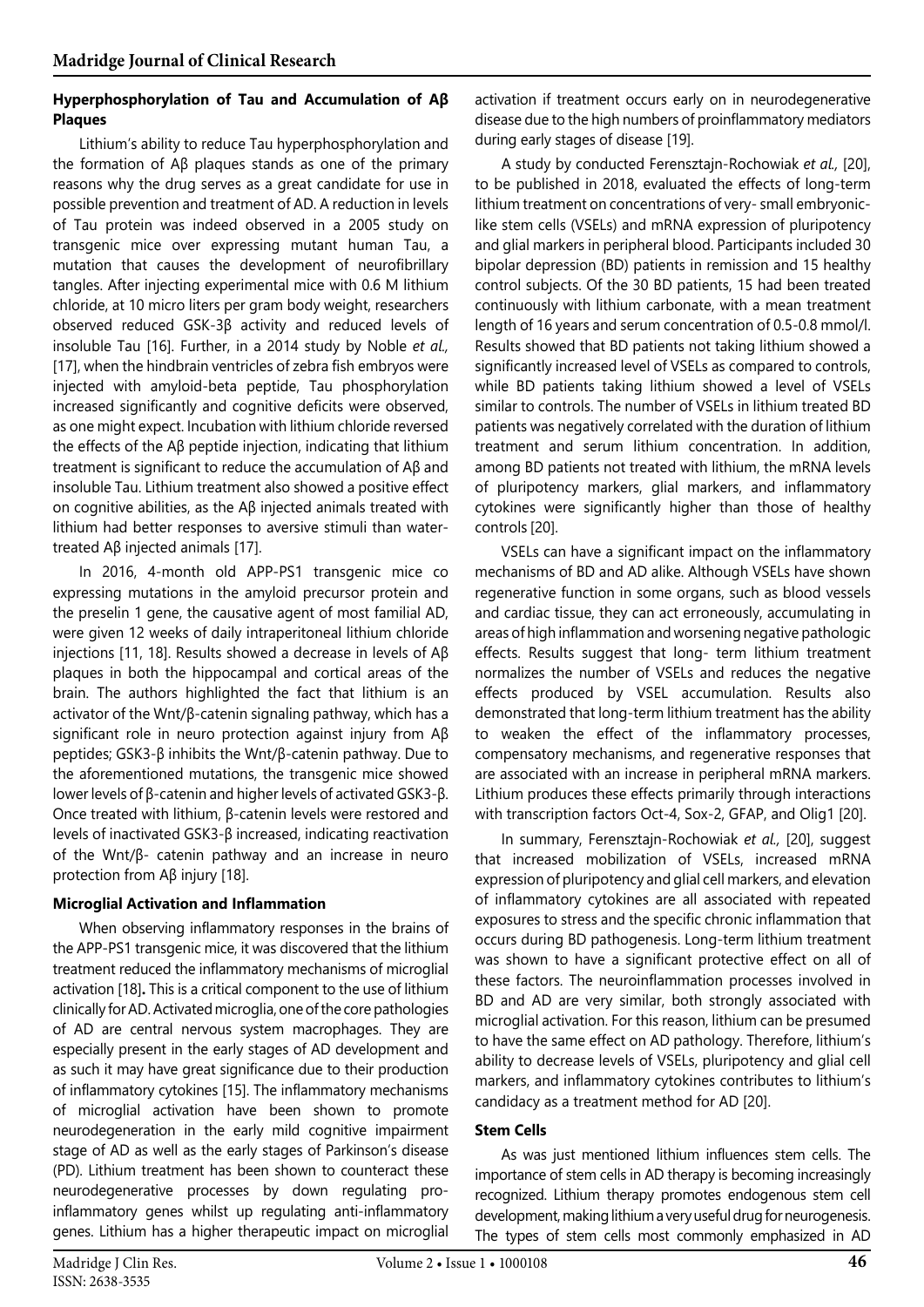research are embryonic stem cells (ESCs), mesenchymal stem cells (MSCs), brain-derived neural stem cells (NSCs), induced pluripotent stem cells (iPSCs), and now very small embryonic stem cells (VSELs) [\[15](#page-5-14), [20\]](#page-5-19). A systematic review published in 2015 by Ferensztajn-Rochowiak and Rybakowski [[21\]](#page-5-20) evaluated the effects of lithium on many different classes of stem cells. In this review, it was reported that lithium has the ability to maintain the pluripotency of MSCs, while concentrations less than 5 mmol/l promote MSC proliferation. This is important due to the many roles of MSCs in the pathology of AD. Rodent models of AD have shown that MSC transplantation can improve spatial learning and memory deficits, inhibit cell death from accumulation of Aβ protein and Tau, reduce the formation of Aβ plaques, reduce levels of inflammatory cytokines from activated microglia, and promote neurogenesis, synaptogenesis, and neuronal differentiation [\[15](#page-5-14)].

As demonstrated in rodent models, NSCs have also been shown to have a significantly positive impact on AD through the promotion of neurogenesis and cognitive function [[15](#page-5-14)]. Lithium has been found to stimulate the self-renewal of neural progenitor cells, which serve as one of the two main sources of neurogenesis in the brain [\[21,](#page-5-20) [22](#page-5-21)]. The drug is also reported to enhance the mitotic activity of Schwann cells and cause an increase in the presence BrdU labeled cells, used to detect proliferation of cells in brain tissues [[22\]](#page-5-21). iPSCs have also shown great potential for use in AD treatment. When iPSCderived cholinergic neural precursors were transplanted into the hippocampus of a transgenic AD mouse model, these cells differentiated into mature cholinergic neurons and reversed spatial memory impairment. Additionally, iPSCs have been found to reduce the production of pro-inflammatory factors, improving neurological function in rodent models of ischemic stroke [\[15\]](#page-5-14).

#### **Neuronal Loss**

The mass neuronal and synaptic loss that occurs in AD pathology has the most observable effect on individuals, as the cognitive decline that occurs in early AD is strongly associated with these occurrences [[15\]](#page-5-14). Lithium stimulates neurogenesis in the brain, thus providing a protective effect from the neurodegeneration that occurs as AD progresses. It has been found that lithium increases the volumes of grey matter in the brain, especially in the anterior cingulate and paralimbic cortical areas of the brain that have a large role in attention, motivation, and emotional modulation [\[10\]](#page-5-9). In AD, one of the largest areas of neuronal loss is the hippocampus; because of the hippocampus' large role in learning and memory, the amnestic symptoms that occur in the early stages of AD can be attributed to loss in this part of the brain [[15](#page-5-14)]. Lithium has the ability to stimulate hippocampal neurogenesis. A 2016 study evaluating the effects of lithium on hippocampal cells found that the injection of mice with a 2.5g/kg dose of lithium carbonate for four weeks resulted in an increase of cells in the dentate gyrus of the hippocampus [[23](#page-5-22)].

N-acetyl-aspartate (NAA) is a marker of neuronal viability and functionality. When the amount of NAA in the brain cortex of bipolar disease patients and a healthy control group were measured, it was found that NAA levels increased in

both bipolar affected and non-affected participants when they were exposed to chronic lithium treatment [\[10,](#page-5-9) [11\]](#page-5-10). In another study, when 21 adults (12 of them bipolar patients) were placed on a 4-week lithium treatment regimen, increased NAA levels were also found. Additionally, in a study of healthy controls compared to bipolar patients taking lithium and valproate, it was shown that valproate did not significantly increase the cortex concentration of NAA; only lithium treated bipolar patients showed such an increase [[11\]](#page-5-10).

#### **Cognitive Deficits**

As mentioned previously, lithium has great potential to be used as a prevention method for AD, but is being most effective when applied before onset of the disease or in the very early stages of the disease. In 2011 Forlenza *et al.,* [\[24](#page-5-23)] performed a randomized controlled trial to evaluate the progression of cognitive deficits in patients aged 60 years or older with amnestic mild cognitive impairment (aMCI). Individuals with aMCI have a high risk of developing dementia. Participants were put on a yearlong treatment regimen, given daily doses of 150 mg lithium carbonate at serum levels of 0.25-0.5 mmol/l. Results showed a 50% reduction in GSK-3 activity in leukocytes and a reduction in cognitive decline when compared to the control group taking the placebo. The yearlong lithium treatment program also decreased levels of Tau-phosphorylation, one of the major precursors to AD, in the cerebrospinal fluid of the individuals who did not later develop AD. Perhaps the most important conclusion that can be taken from this study is that the use of lithium for prevention of AD is likely stage-dependent [\[24\]](#page-5-23).

A 2015 study on transgenic mice exhibiting a mousemodel of Alzheimer's disease placed mice on a 1.5-mg/day micro dose of lithium carbonate for 8 or 16 months. The results of this study showed that anxiety and spatial and aversiverelated memory deficits resulting from the neurodegenerative processes of AD could be prevented by lithium treatment. In addition, lithium was found to reduce density of amyloid plaques and protect mice from hippocampal apoptosis, while increasing neuronal density in the prefrontal cortex. An increase was also seen in BDNF (brain derived neurotrophic factor) density, which is important due to BDNFs role in neuronal communication [[25](#page-5-24)]. This was not the first time that lithium's effect on BDNF levels were reported; in 2009 Leyhe *et al.,* conducted a 10-week trial on AD patients in order to evaluate the influence of lithium treatment on BDNF serum concentration. BDNF is an especially important growth factor due to its role in CNS synaptic plasticity as well as neuronal survival and differentiation. All of the AD patients at the beginning of the trial had low levels of BDNF, but after 10 weeks of being administered lithium sulfate at a serum level of 0.4-0.8 mmol/L, a significant increase in BDNF concentration was observed. The patients also showed a decrease in cognitive decline, as can be seen in many other similar trials [\[26](#page-5-25)].

When bipolar patients' cognitive functioning was evaluated by their performance on the Cambridge Neuropsychological Test Automated Battery (CANTAB), it was found that all BD patients had decreased memory and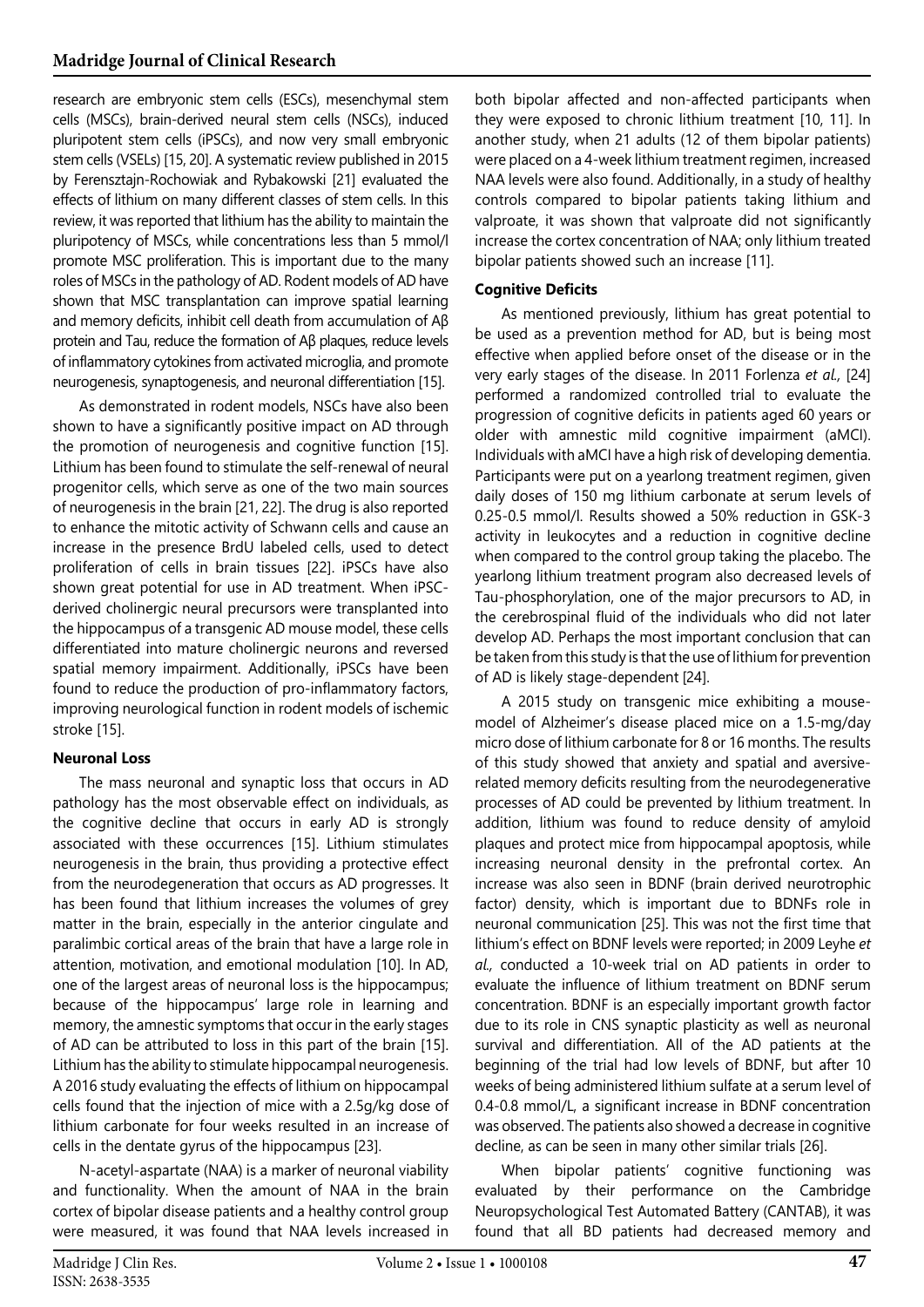executive function ability when compared to healthy controls; however only BD patients not taking lithium had visual memory impairments. Due to the hippocampus' role in visual memory, it can be hypothesized from the results of this study that lithium may have a neuroprotective effect on the hippocampus [[27\]](#page-5-26). The memory deterioration that occurs during AD is also due in part to cholinergic dysfunction. In a study aimed to evaluate the relationship between cholinergic dysfunction and lithium, rats were given an intraperitoneal injection of scopolamine to create a mouse model of cholinergic dysfunction. Upon injection, activation of GSK-3 occurred, causing spatial learning problems and memory deficits in the rats. However, if the intraperitoneal injection was pretreated with lithium, those deficits were prevented [[28\]](#page-5-27).

#### **Incidence of AD in Individuals Exposed to Lithium**

In addition to the many trials that demonstrate the effect of lithium on the brain and cognitive functioning in BD and AD, there have been numerous studies directly observing the incidence of dementia and/or Alzheimer's in individuals exposed to lithium. In a study published in the British Journal of Psychology, Gerhard *et al.,* evaluated the correlation between lithium treatment and risk of dementia directly through an observational cohort study on BD diagnosed individuals over 50 years of age. They found that continuous lithium use, defined as 301-365 days of lithium medication supply in one year, was associated with a decreased dementia incidence rate [[29\]](#page-5-28). A similar Brazilian study by Nunes *et al.,* [[30](#page-5-29)], compared 66 elderly BD patients (60 years of age or older) treated with lithium therapy to 48 elderly BD patients not on recent lithium therapy. Results showed a 5% prevalence of AD in the lithium-treated group and a 33% prevalence of AD in the group of patients who had not been given lithium therapy. The expected rate of AD in the general Brazilian population was 7%; the similar prevalence in the lithium treatment group (5%) indicates that lithium treatment can reduce risk of AD in BD patients to the risk level of the general population [[30](#page-5-29)].

Interestingly, a 2017 Danish population-based case control study looking at patients with dementia as well as non-dementia patients discovered an association between dementia and lithium in public drinking water. Lithium levels were estimated using samples from 151 public waterworks that supplied water to 42% of the country. Results showed that healthy controls without a dementia diagnosis were more likely to have higher levels of lithium in their drinking water when compared to the level of lithium in the water of dementia patients. Specifically, those test subjects who had lithium levels of 10.1 to 15.0 micro/L or greater than 15.0 micro/L in their drinking water had lower rates of dementia. The same general conclusion was found when the researchers examined the relationship between lithium and drinking water in Alzheimer's disease and vascular dementia [\[31\]](#page-5-30).

While lithium is a very popular medication for BD patients, it is not the only option; anticonvulsants, antidepressants and antipsychotics are also popular forms of treatment. Out of these four options, however, lithium is the only one that has shown

neuroprotective effects. A 2010 Danish study that included bipolar patients taking all four of these types of medications determined after a 10-year follow up that long-term lithium treatment was the only one of the four treatment options that resulted in a reduced rate of dementia later in life [\[32\]](#page-5-31).

#### **Lithium Safety and Tolerability**

It is important to keep in mind the safety and tolerability of lithium treatment. According to a 2014 review by Aprahamian *et al.,* [\[33](#page-5-32)], lithium treatment can result in various adverse symptoms, such as abdominal discomfort, diarrhea, tremor, weight gain, edema, polyuria, nocturia, and erythema. These symptoms, especially those involving the digestive system, can be decreased by the use of a slow-release form of the drug or lithium citrate as a substitution for lithium carbonate. It is well known that lithium treatment can cause thyroid dysfunction through the inhibition of thyroid hormone production; therefore, it is important to evaluate a patient's thyroid function prior to the beginning of lithium treatment, after 3 months, and every 6-12 months during the entire course of treatment. Levels of thyroid stimulating hormone (TSH), free thyroxine, parathyroid hormone (PTH), and calcium should be monitored over the course of treatment to check for conditions such as hyperthyroidism, hypothyroidism, hyperparathyroidism, and hypercalcemia. Another possible adverse effect of lithium treatment includes renal impairment, in the form of tubular and glomerular dysfunction indicated by a reduction in renal filtration capacity and decreased urinary concentration, seen in 50% of patients prescribed lithium. To avoid severe and irreversible consequences of tubular impairment, such as diabetes insipidus, simple urinary analyses should be utilized. Additionally, structural changes in the kidneys, such as such as tubular atrophy and interstitial fibrosis, have been observed in some lithium users. It is important to monitor renal function in all patients prescribed lithium, but extra precaution should be taken in patients with high risk of renal dysfunction, such as patients previously diagnosed with hypertension or diabetes. It is also recommended that women discontinue lithium use in the first trimester of pregnancy, due to the risk of lithium being teratogenic to the developing child [[33](#page-5-32)].

Regarding lithium's interactions with other drugs, Aprahamian *et al.,* [[33\]](#page-5-32), reported drugs such as alprazolam, thiazide diuretics, ACE inhibitors, and anti- inflammatory nonsteroidal drugs increase the plasma concentrations of lithium. This creates a risk of lithium toxicity unless levels of lithium are reduced prior to treatment with one of the aforementioned drugs (i.e., reducing lithium levels by 40-50% prior to treatment with a diuretic). Conversely, theophylline, acetazolamide, mannitol and caffeine lower lithium concentrations by increasing clearance. Calcium channel antagonists and angiotensin II antagonists can be toxic and dangerous in combination with lithium treatment. Although there are adverse effects associated with lithium treatment, if medical personnel and patients alike are aware of the risks and take the appropriate precautionary measures, significant health risks can be minimized [\[33\]](#page-5-32).